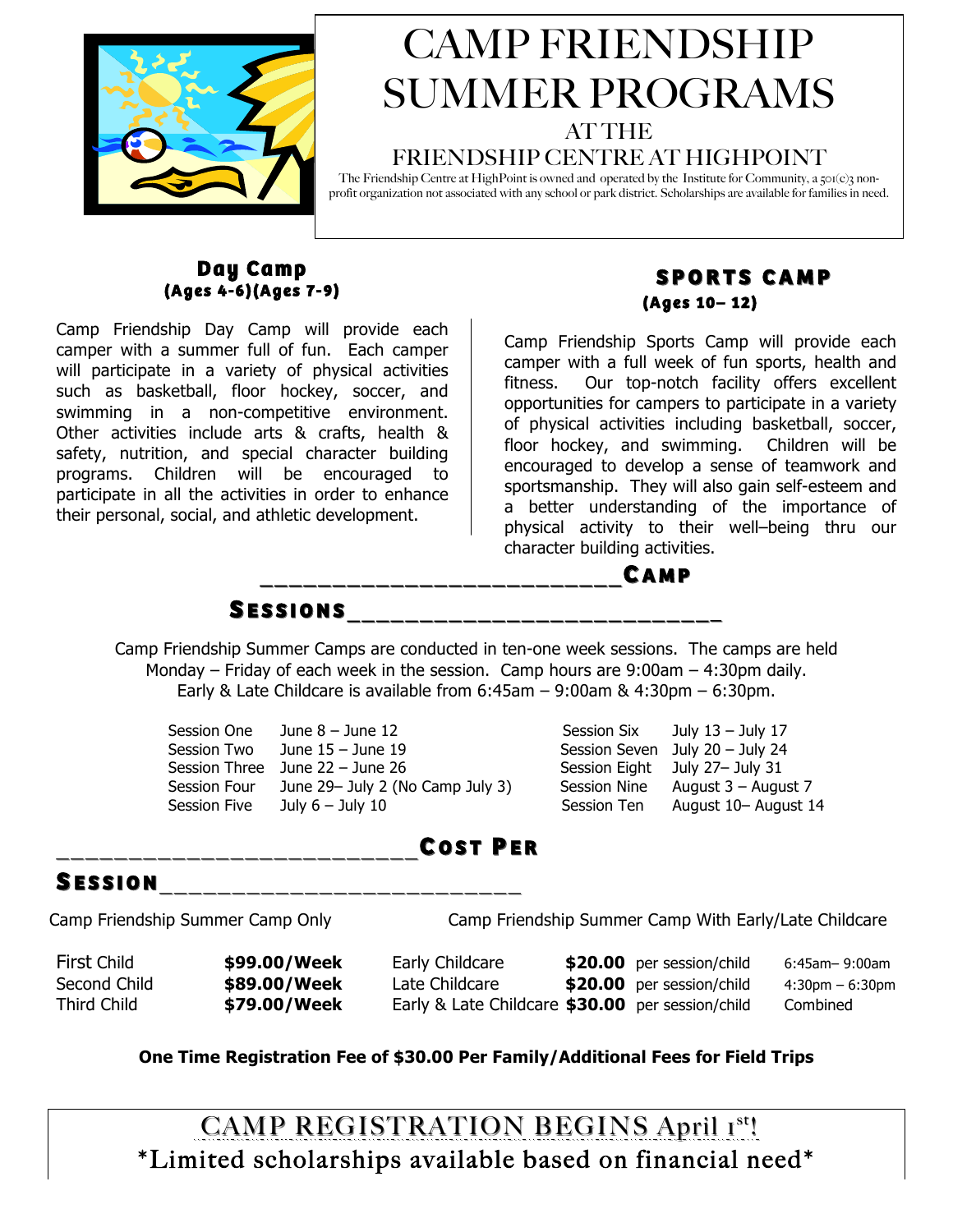## **Summer Camp 2015**

### **\_\_\_\_\_\_\_\_\_\_\_\_\_\_\_\_\_\_\_\_\_\_\_\_\_\_\_\_ \_\_\_\_\_\_\_\_\_\_\_\_\_\_\_\_\_\_\_\_\_\_\_\_\_\_\_\_S CHEDULE CHEDULE\_\_\_\_\_\_\_\_\_\_\_\_\_\_\_\_\_\_\_\_\_ \_\_\_\_\_\_\_\_\_\_\_\_\_\_\_\_\_\_\_\_\_**

All camps will be held Monday through Friday from 9:00am to 4:30pm. Early/Late Childcare is available 6:45am – 9:00am/4:30pm – 6:30pm for an additional fee. Camp Counselors will not be available after 6:30pm. Charge for pick-up after 6:30pm is \$1.00 per minute due the following day at drop-off.

**\_\_\_\_\_\_\_\_\_ \_\_\_\_\_\_\_\_\_**

Parents/Guardians will be required to sign their child(ren) in and out each day of the camp. Parents/Guardians must provide a note if their children are to be picked up by anyone other than themselves. All persons other than parents/guardians authorized to pick up your child must be listed on the registration form. For your child's protection, we reserve the right to request identification from anyone picking up a child.

### **\_\_\_\_\_\_\_\_\_\_\_CAMP ELECTIVES\_\_\_\_\_\_\_\_\_\_**



**\_**

Swim Lessons, Speed & Agility Training & Academic Enrichment Programs are available to our campers for an additional charge. Children are walked to and from their prospective program by a camp counselor. For more information contact Holly Butenhoff at (815)588- 6142.

## **\_\_\_\_\_\_\_\_\_\_\_\_\_Registration\_\_\_\_\_\_\_\_\_\_\_\_\_\_\_\_\_\_\_\_**

Registration is accepted on a first come-first served basis, beginning April 1st. The maximum enrollment for each camp session is 80 campers (20 5-6yr olds /30 day campers/30 sports campers). Camp spots will be reserved when registration and payment is received. A waiting list will be kept in case of a drop in enrollment or non-payment of fees.

There are four payment options this year. You may 1) Pay in full at registration, 2) Pay 50% at registration with the other 50% due by July  $1<sup>st</sup>$  3) Direct Debit Plan-4 equal payments, 25% due at registration, and 25% automatically withdrawn from your checking account or credit card on June  $1<sup>st</sup>$ , July  $1<sup>st</sup>$ , August  $1<sup>st</sup>$  or 4) Pay weekly (payment due one week prior to the session start date). Camp Enrollment is not guaranteed until payment is received.

|              |  | <b>WHAT ALL CAMPER SHOULD</b> |  |
|--------------|--|-------------------------------|--|
| <b>BRING</b> |  |                               |  |